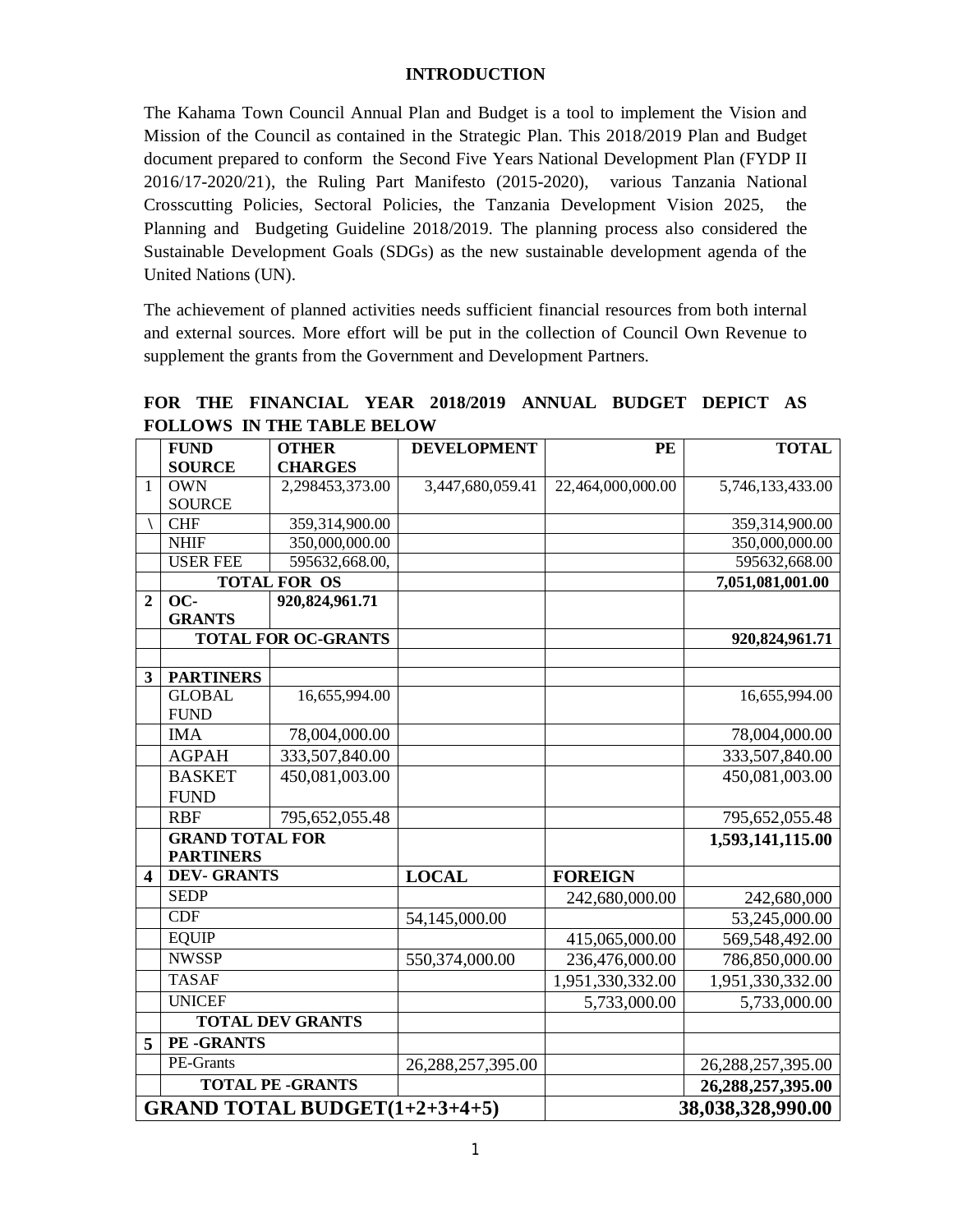# **KEY ISSUES ADDRESSED IN THIS BUDGET**

**Social Sectors:** The Council has embarked to improve health, status by allocation resource to accomplish the following:-

a)Construction of new OPD building at Kahama Hospital and Completion of 5 Dispensaries ( medical equipments)

b) Completion /construction of classrooms, teacher's houses, laboratories and pit latrine

b) Improve availability of safe and clean water by constructing/rehabilitation of water infrastructures.

**Economic Sectors:** Kahama Town Council has allocated an area of 1,600 acres for small and heavy Industries located at Zongomera Ward famous known as Bukondamoyo. However with this area still there is a problem of poor road infrastructures. In this Budget we have presented the special request for accomplishment of Strategic Projects inclusive this one. Others are completion of infrastructures at Mayila, Malunga, Sango Magwanji and Nyahanga markets for own revenue enhancement. However modern bus and small stands at Mbulu, Bukondamoyo and Kagongwa areas have been taken aboard.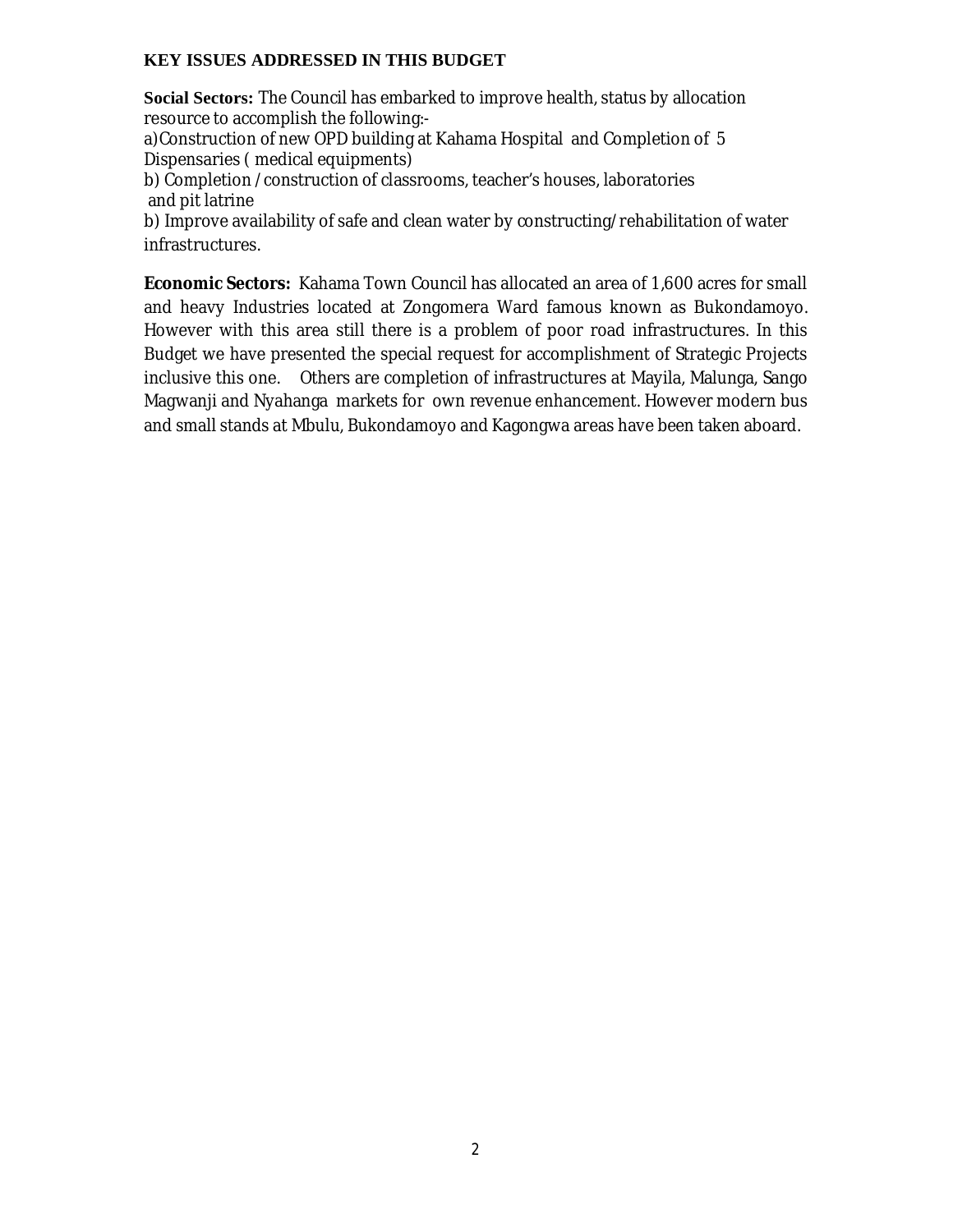# **OVERVIEW AND POLICY STATEMENTS**

#### **(i) Policy Statement of the Council Chairperson.**

The Kahama Town Council Annual Plan and Budget is a tool to implement the Vision and Mission of the Council as contained in the Strategic Plan. The implementations of this plan will contribute to achievment of the overall National Objectives, which are Poverty alleviation and raise the well being of Tanzanians at large. However, 2018/2019 Budget aims to meet the Five Years Development Plan (2016/17 – 2020/21), Nation Vision 2025, Ruling Party CCM 2015 Election Manifesto, United Nations Sustainable Development Goals and other sectoral policies which geared to the improvement of community well being, decentralisation and good governance.

This 2018/2019 Plan and budget Document prepared to conform Plan and Budget Guideline and has been guided with National priorities such as Agriculture, Health, Education, and Water Sector. The achievement of planned activities needs sufficient financial resources from both internal and external sources. More effort will be put in the collection of Council Own Revenue to supplement the grants from the Government and Development Partners.

The major role of Kahama Town Council is to facilitate development through creation of conducive environment for the Private Sector to contribute to Socio – Economic Development. By so doing Kahama Town Council should facilitate development within the boundaries of its jurisdiction including provision of commercially non- contestable (Social) tasks and services, the enforcement of policies, regulations and legislation in order to create Good Governance. This role is implemented by the Government in collaboration with Private Sector (as providers of goods and services) NGOs/ CBOs (as non-government agent) and development to the Communities as the main actors for improving their own social and economic welfare).

Lastly, I give my appreciation to the Councilors, Town Director, Head of Departments, Central Government, Our Development Partners and the Community for their firm support so far in key areas like, Health, Water, Education, Agriculture and Infrastructure in order to push forward the Council's development.

Hon. Abel. Shija

**Council Chairperson**

**Kahama Town Council** *Date: 09/03/2018*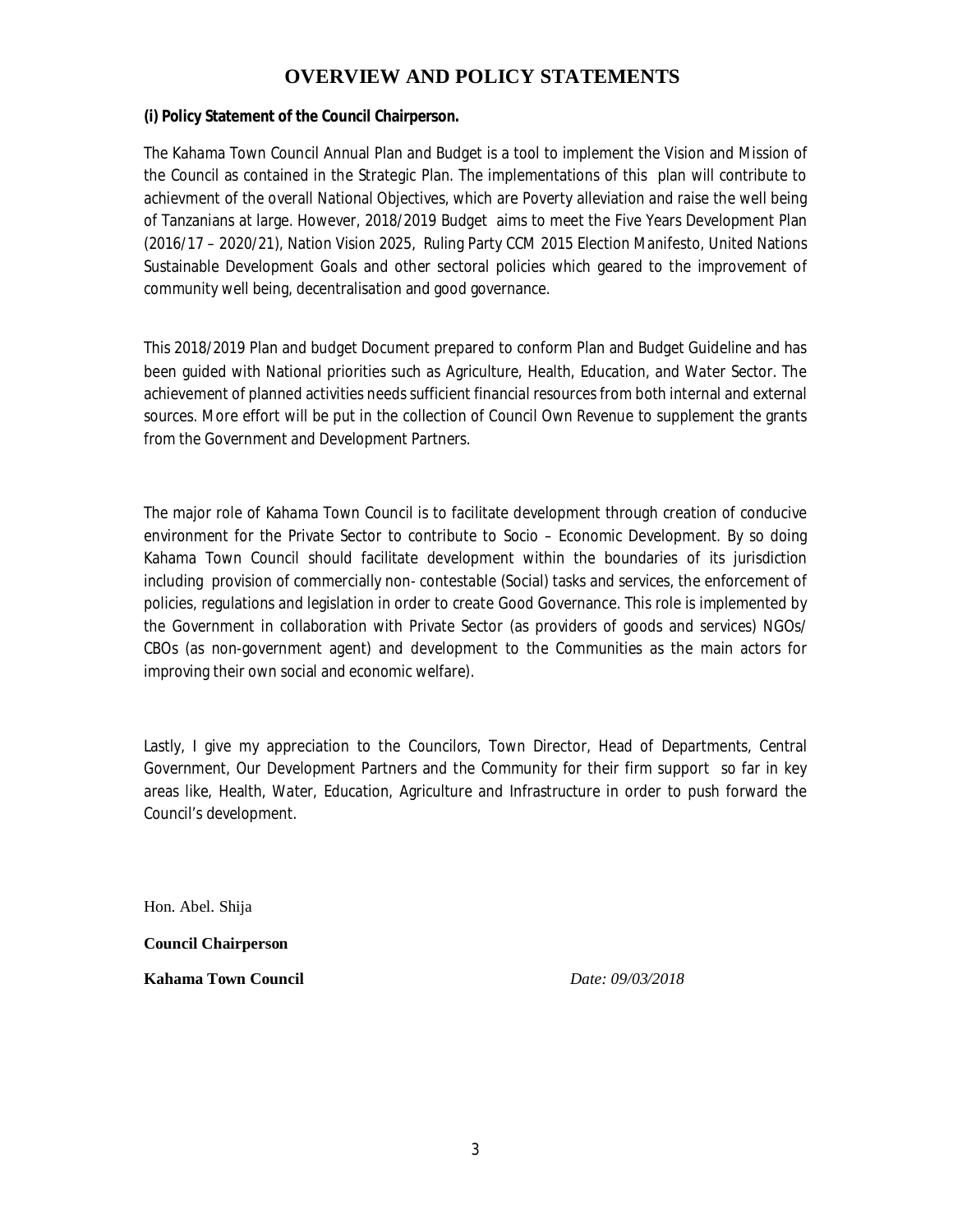#### **(ii) Executive Statement of the Accounting Officer**

This 2018/2019 Plan and budget Document was prepared conforming to Plan and Budget Guideline 2018-01-27 and has been guided with National Priorities such as Agriculture, Health, Education and Water Sector. The achievement of planned activities needs sufficient Financial Resources from both internal and external sources. More effort will be put in the Collection of Council Own Revenue to supplement the grants from the Government and Development Partners.

For the Financial Year 2016/2017 the Council estimated to collect **Tshs 7,281,257,192 f**rom Own source and Tshs. **35,244,797,004.00** as Grants from Central Government and Other Development Partners. At the end of June 2017 the Council succeeded to collect an amount of **Tshs 30,253,502,626.88** of which Tshs **1,467,913,260.10** was spent into reccurent activities, **26,735,216,316.00** spent for Personal Emolments and **Tshs 1,904,910,954.15** was directed into Development Activities equivalent to **50%** from Own sources. The total amount of Tshs. **24,238,287,847.68** were received as Government Grant and Other Development Partners of which Tshs **3,731,012,744.76** was directed to development, Tshs **1,467,913,260.10** was spend for Other Charges and Tshs **19,039,361,842.82** was spent for Personal Emoluments.

For the Financial Year 2017/2018 Kahama Town Council was estimated to collect from Own source Tshs **8,652,942,000.00**. In the Mid-Year (By December 2017) the Council collected a total amount of Tshs **2,323,612,201.14** equivalent to **27%** of the Total Annual Collection Estimate. However, Kahama Town Council budgeted to Receive Tshs .31, 199,232,719.01 as the Government Grants. Until December 2017 we received a total of Tshs. 12,824,438,064.00 equivalent to 32% of the Total Annual Budget.

In the Financial Year 2018/2019 the Council expects to collect and spend a total of **Tsh 38,038,328,990.00**. The analysis of the above total Budget Estimates is as follows:- Own Sources **Tsh 7,051,081,001.00** of which **Tshs 2,275,989,432.00** is for other charges, **Tshs 22,464,000.00** for PE and **Tshs 4,627,196,353.00** for development activities**,** While **Tshs 1,304,947,568.00** is for **(**CHF,NHIF &USER FEE**)** .Personnel Emoluments Grants is **Tsh. 26,288,257,395.00**, Others charges Budget estimates is **Tsh**. **920,824,961.71** from Central Government. Development Grants Budget **Tsh. 1,593,141,115** and Funds from Development Partiners is **Tshs 3,455,803,332.**. Furthermore **Tshs**. **3,447,680,000** is Own Source Revenue which is equivalent to 60% of the Council Own estimates.

Foremost appreciation should be extended to stakeholders and development partners for their positive and valuable support. I would like to assure all stakeholders and development partners that all funds will be bided to the approved plan and budget.

Anderson D. Msumba

**Town Director**

**Kahama Town Council** 

*Date: 09/03/2018*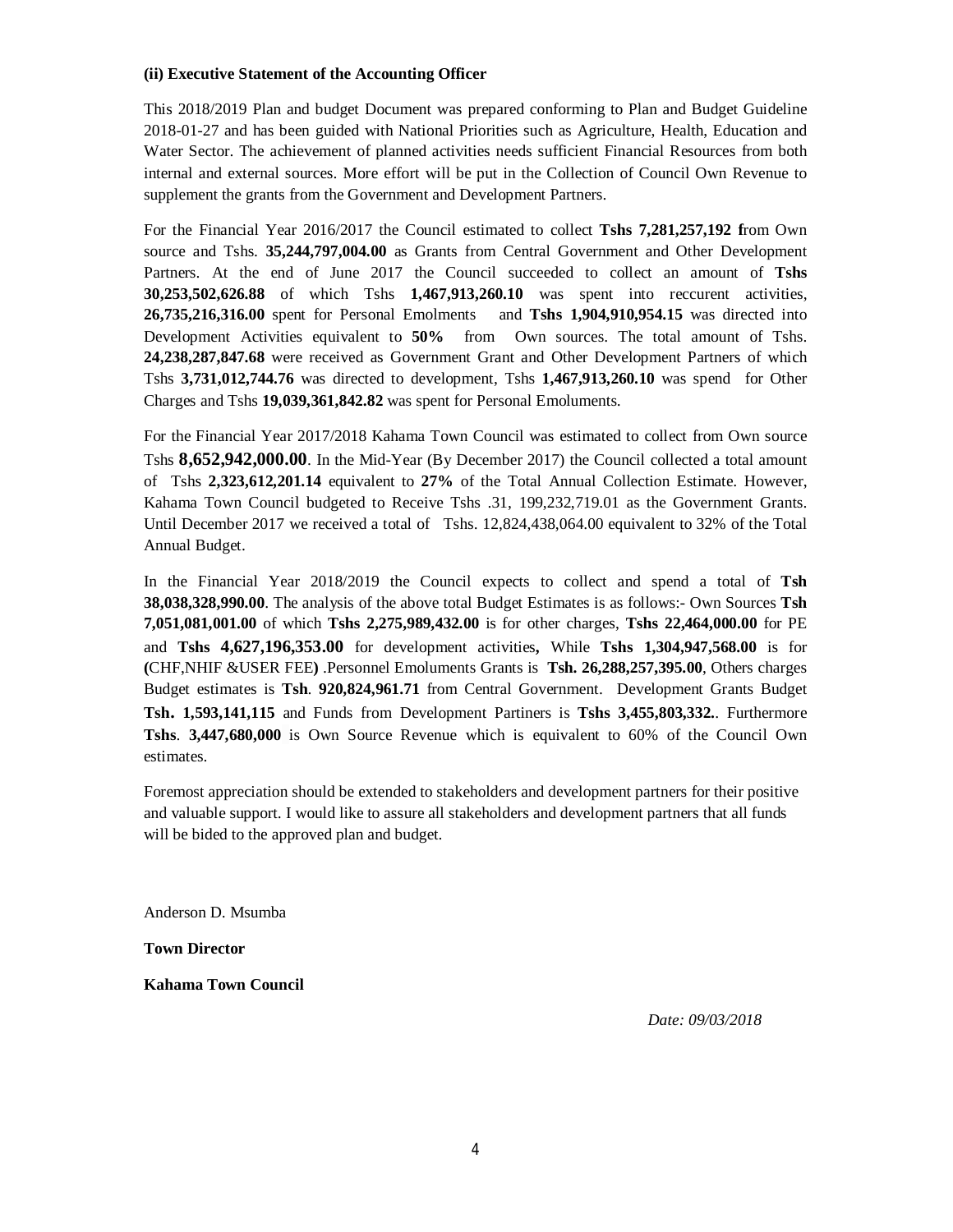#### **2.1. Budget Performance Review 2016/2017**

#### **2.1.1 Annual Approved Revenue Vs Actual Collection**

Kahama town Council officially started to operate in July, 2012 after complete separation from by then Kahama District Council (KDC). For the financial year 2016/2017 the Council estimated to collect **Tshs 7,281,257,192.00** from Own source and Tshs. **35,244,797,004.00** as grants from Central Government and other development partners. At the end of June 2017 the council succeeded to collect an amount of **Tshs 6,015,214,779.20** from Own sources of which Tshs **2,637,688,441.65** was spent into reccurent activities and **Tshs 3,377,526,337.55** was directed into development activities equivalent to **56.14%.** The total amount of Tshs. **24,238,287,847.78** were received as Government grants and other development partners of which Tshs **3,731,012,744.76** was directed to development activities, Tshs **1,467,913,260.82** was spend for Other Charges and Tshs **19,039,361,842.20** was spent for PE.

#### **2.1.2 Annual Approved Expenditure v/s Actual Expenditure FY 2016/2017**

| Source of fund     | <b>Budget</b>     | <b>Actual</b><br>(July2015-June 2016) | Percentage |
|--------------------|-------------------|---------------------------------------|------------|
| Council-Own source | 7,281,257,192.00  | 6,015,214,779.20                      | 82.61      |
| Grants             | 35,244,797,004.00 | 24,238,287,847.78                     | 68.77      |
| TOTAL              | 42,526,054,196.00 | 30,253,502,626.98                     | 71.14      |

From the Council Own source, the total expenditure was Tshs **6,015,214,779.20** in which Tshs. **2,637,688,441.65** spent into recurrent activities and Tshs. **3,377,526,337.55** was directed to the development activities

Summary of Development Activities Funded by Own source

- 1. Completion of dormitory at Mwendakulima secondary school.
- 2. Construction of Kahama Town roads in 20 wards.
- 3. Construction of fence,shallow well,and procurement of generator at Busoka secondary school
- 4. Procument of 45 tables,and 50 beds at Mwendakulima secondary and Busoka secondary
- 5. Completion of teachers house at Katunguru primary school
- 6. Completion of 2 classroom and 8 pit latrines at Kahama B primary school
- 7. Completion of 2 classrooms at Majengo primary school
- 8. Construction of 8 pit latrine at Nyahanga primary school
- 9. Completion of 2 wards at Isagehe dispensary and Kagongwa dispensary
- 10. Rehabilitation of 2 classroom and 1 teachers office at Bukooba primary school
- 11. Construction of teachers house at Nuja primary school
- 12. Rehabilitation of 2 classroom at Malunga primary school
- 13. Completion of OPD at Kakebe and Ilindi dispensary
- 14. Completion of Kinaga Ward
- 15. Construction of Mamalishe building at Majengo ward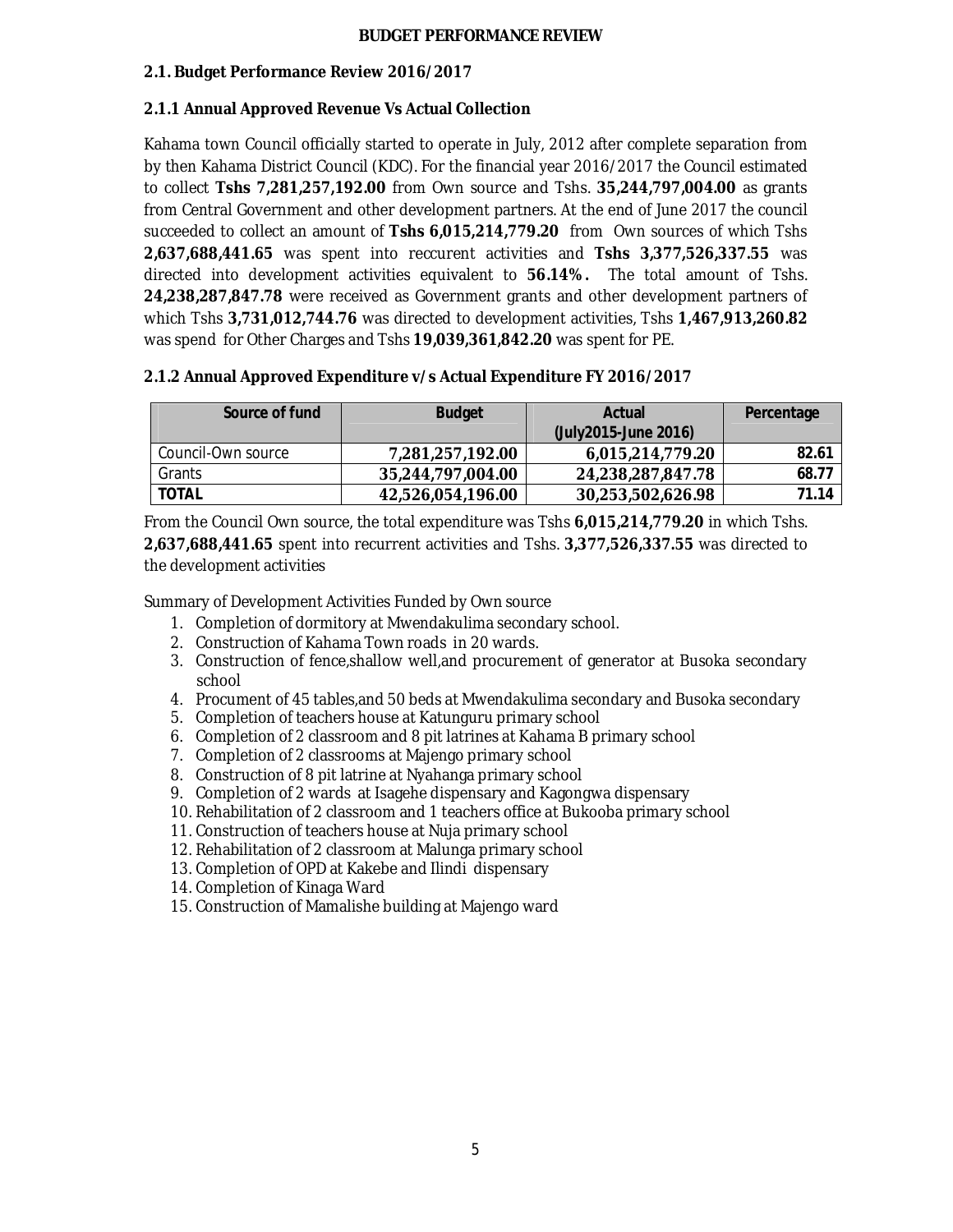| S/N            | <b>MTEF Targets</b>                                                                 | Main Achievements                                                      | Percent      |
|----------------|-------------------------------------------------------------------------------------|------------------------------------------------------------------------|--------------|
| $\mathbf{1}$   | Conducive working environment to 15                                                 | Number of corruption<br>cases                                          | 45           |
|                | staff from finance department improved                                              | reported and attended                                                  |              |
|                | by June 2019                                                                        |                                                                        |              |
| $\overline{2}$ | Academic and professional competence to                                             | Number of 3 staff facilitated with                                     | 3            |
|                | 3 staff from finance department of                                                  | welfare<br>and<br>good<br>working                                      |              |
|                | Kahama Town Council strengthened by<br>June 2019                                    | environment                                                            |              |
|                |                                                                                     |                                                                        | $\mathbf{1}$ |
| 3              | financial<br>Government<br>accounting<br>procedures adhered to and strengthened     | Unqualified audit report in place                                      |              |
|                | in Kahama Town Council by June 2019                                                 |                                                                        |              |
| $\overline{4}$ | Council's<br>collection<br>revenue<br>and                                           | Percentage of revenue collected                                        | 5            |
|                | utilization for Kahama Town Council                                                 |                                                                        |              |
|                | increased from 92% (2015/2016 to                                                    |                                                                        |              |
|                | 97%(2018/2019)                                                                      |                                                                        |              |
| 5              | To enhance good governance and service                                              | good governance and<br>service                                         | 10           |
|                | delivery to the business community by                                               | delivery<br>to<br>the<br>business                                      |              |
|                | imparting entrepreneurial knowledge by                                              | community by imparting enhance                                         |              |
|                | June 2018                                                                           |                                                                        |              |
| 6              | Awareness of Anti-Corruption practices                                              | Employees of 20 Wards get                                              | 20           |
|                | (petty and Grand corruption) in 20 Wards                                            | education about awareness of                                           |              |
|                | in Kahama Town strengthened from 70%                                                | corruption up to June, 2016                                            |              |
|                | to 90% by June 2017                                                                 |                                                                        |              |
| $\overline{7}$ | Efficiency of social - economical services                                          | Availability<br>of<br>social<br>and                                    | 10           |
|                | delivery to the community of Kahama                                                 | economic services timely.                                              |              |
|                | Town in 20 Wards improved from 80% to<br>90% by June 2017                           |                                                                        |              |
| 8              | Good working environment to 1875                                                    | Employee's benefits, rights and                                        | 83           |
|                | Kahama Town staffs ensured from 70%                                                 | mandatory are provided up to                                           |              |
|                | to 85% by June, 2017                                                                | 83%.                                                                   |              |
| 9              | Town Capacities of Efficient and Effective                                          | HOD'S and ors were improved                                            | 95           |
|                | Management skills to Kahama Town                                                    | capacity skills to 95%.                                                |              |
|                | improved from 80% to 90% by June, 2017                                              |                                                                        |              |
| 10             | Community Participation in<br>Decision                                              | full participation community in                                        | 80           |
|                | Making in 20 Wards of Kahama Town                                                   | decision making in 18 wards                                            |              |
|                | improved from 70% to 90% by June, 2019                                              |                                                                        |              |
| 11             | 30 Primary School Teachers capacitated                                              | 25 Number of primary Teachers                                          | 75           |
|                | on combating corruption by June 2021.                                               | capacitated                                                            |              |
| 12             | Illiterate rate reduced from 46% to 10%                                             | 30 % reduction of illiteracy                                           | 30           |
|                | by 2021                                                                             |                                                                        |              |
| 13             | Teaching and Learning Environment to 20<br>centres of Disable pupils increased from | Percentage<br>40<br>increase<br>in<br>teaching and learning facilities | 40           |
|                | 10% to 50% by June 2021                                                             |                                                                        |              |
| 14             | Teaching and Learning Environment to 72                                             | 55 Percentage improvement<br>to                                        | 55           |
|                | schools improved from 34 % to 60 % by                                               | Teaching<br>and<br>Learning                                            |              |
|                | June 2020/2021                                                                      | Environment                                                            |              |
| 15             | Monitoring, Supervision and Evaluation in                                           | 0f<br>school<br>87<br>Increase                                         | 87           |
|                | 92 School strengthened by June 2021                                                 | academic performance                                                   |              |

# **2.1.3 Summary of Planned Targets Vs Main Achievements 2016/2017**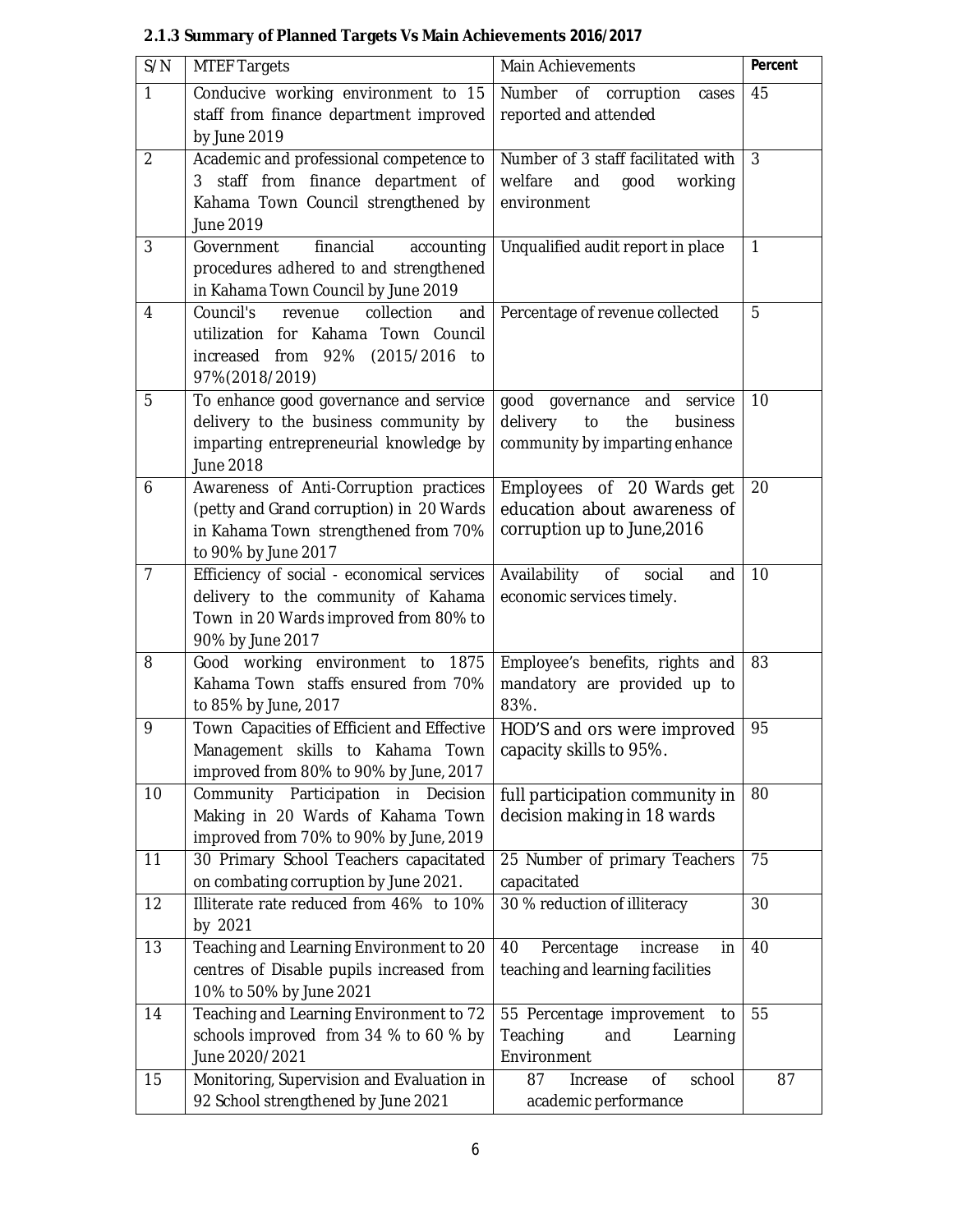| 16              | Monitoring, supervision and Evaluation in<br>91 schools strengthened by June 2020/2                                                  | 87 school Performance improved.                                                                                           | 87             |
|-----------------|--------------------------------------------------------------------------------------------------------------------------------------|---------------------------------------------------------------------------------------------------------------------------|----------------|
| 17              | Academic and Professional competence to<br>teachers<br>improved<br>1157<br>by<br>June<br>2020/2021                                   | 11Number<br>of<br>teachers<br>capacitated                                                                                 | 17             |
| 18              | performance raised<br>Academic<br>from<br>68.3% to 90 % by June 2020/2021                                                            | Percentage raised in performance                                                                                          | 55             |
| 19              | School enrolment rate raised from 90% to<br>100% by June 2020/2021                                                                   | Percentage increase in enrolment                                                                                          | 20             |
| 20              | Income generating investment of Kaham<br>Town constructed by June 2019                                                               | Income generating improved                                                                                                | $\overline{2}$ |
| $\overline{21}$ | Awareness on the effects of petty and<br>grand corruption to the Community in 20<br>Wards of Kahama Town<br>enhanced by<br>June 2018 | Awareness to 20 Wards enhanced                                                                                            | 100            |
| 22              | Participatory planning, implementation,<br>monitoring<br>and<br>evaluation<br>οf<br>Development projects ensured by June<br>2017     | Plans<br><b>Budget</b><br>and<br>0f<br>13<br>Departments produced for the<br>responsive<br>financial<br>year<br>2016/2017 | 10             |
| 23              | Illiterate rate reduced from 46% to 30 %<br>by 2017                                                                                  | Illiterate rate reduced by 80%                                                                                            | 16             |
| 24              | Teaching and Learning Environment to 20<br>centres of Disable pupils improved from<br>10% to 50% by June 2017                        | Teaching and Learning material<br>to 4 centres of Disabled pupils<br>improved.                                            | 40             |
| 25              | Cooperative services in<br>Kahama<br><b>TC</b><br>improved from 55% to 65% by June 2017                                              | Improve from 55% to 65%                                                                                                   | 5              |
| 26              | Agriculture extension service in 20 words<br>of Kahama Town improved from 60% to<br>80% by June 2017                                 | Improved from 60% To 70%                                                                                                  | 10             |
| 27              | Crop production per unit area in wards<br>of Kahama Town increased from 65% to<br>85% by June 2017                                   | Improve from 65% to 70%                                                                                                   | 5              |
| 28              | Working environment of 35 Agriculture<br>staff from Kahama Town improved from<br>55% to 85% by June 2017                             | Improved from 55 to 70%                                                                                                   | 15             |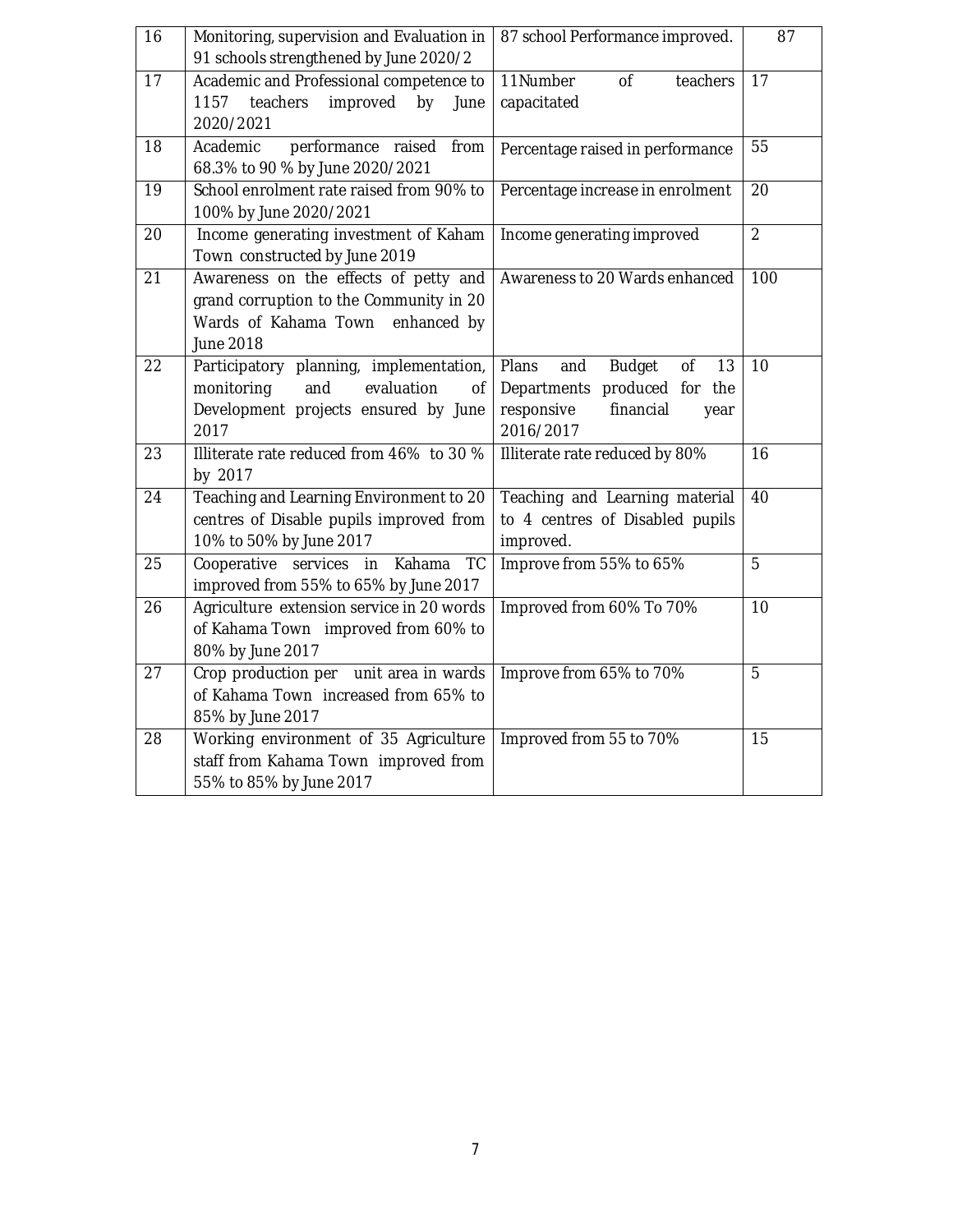| 2.1.4 Summary of carry over funds per Programme and Physical Implementation |  |
|-----------------------------------------------------------------------------|--|
| 2016/17                                                                     |  |

|                                                                | <b>CARRY OVERFUND</b> | <b>EXPENDITURE</b> | <b>PHYSICAL</b>                                                                                                                                     | <b>STATUS</b> |
|----------------------------------------------------------------|-----------------------|--------------------|-----------------------------------------------------------------------------------------------------------------------------------------------------|---------------|
|                                                                |                       |                    | <b>IMPLEMENTATION</b>                                                                                                                               | %             |
| <b>NRWSSP</b>                                                  | 22,364,812.14         | 14,509,405.12      | Stakeholders meetings<br>conducted to discuss COWOS<br>Committee                                                                                    | 64.87         |
| CDF                                                            | 23,120,000            | 23,120,000         | To facilitate rehabilitation of 3<br>classrooms and rehabilitation of<br>hand pumps at lower level<br>projects                                      | 100           |
| <b>HEALTH</b><br><b>SECTOR</b><br><b>BUSKET</b><br><b>FUND</b> | 87,716,287.95         | 61,859,685         | Health service deliveries<br>strengthened                                                                                                           | 70.50         |
| AGPAHI &<br><b>EGPAPH</b>                                      | 33,178,642.25         | 33,178,642.25      | Health service deliveries<br>strengthened                                                                                                           | 100.00        |
| <b>EQUIP</b><br><b>PROGRAM</b>                                 | 529,190,950           | 229,559,000        | Improve Education Standards in<br>Learning and Teaching for Early<br>grade pupils and Primary School<br>pupils through trainings among<br>teachers. | 43.37         |
| <b>UNICEF</b>                                                  | 15,850,943.42         | 5,755,000.00       | Registration of under five<br>children                                                                                                              | 36.31         |
| <b>RBF</b>                                                     | 44,407,860.44         | 29,062,517.71      | Rehabilitation of 11 and Town<br>council Hospital and<br>dispensaries of Kahama Town<br>Council.                                                    | 65.44         |
| CDG                                                            | 60,109,275.00         | 51,679,000         | To facilitate completion of<br>Teacher's house, Supervision of<br>development projects and<br>preparation of strategic plan.                        | 85.96         |
| <b>TACAIDS</b>                                                 | 5,276,896.66          | 5,276,896.66       | Stakeholders meetings<br>conducted to discuss<br>achievement and way forward<br>in fighting HIV/AIDS                                                | 100.00        |
| <b>ROAD</b><br><b>FUND</b>                                     | 314,257,094.64        | 170,249,477.61     | All remaining activities have<br>been transferred to TARURA                                                                                         | 54.17         |
| <b>GRANTS</b>                                                  | 31,607,198.42         | 10,433,000         | <b>For Personal Emoluments</b>                                                                                                                      | 33.00         |
| <b>JUMLA</b>                                                   | 1,167,079,960.92      | 634,682,624.35     |                                                                                                                                                     |               |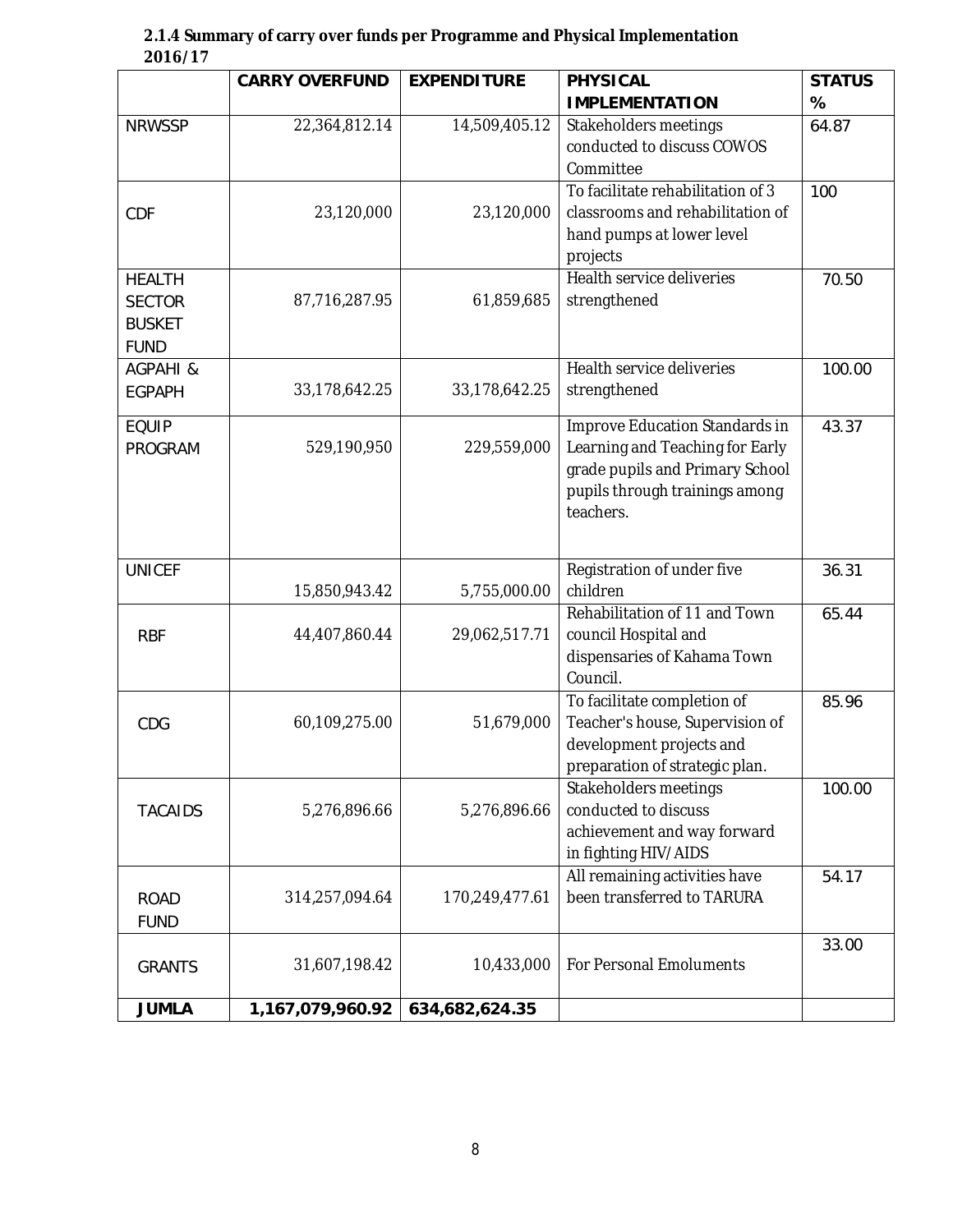### **PHYSICAL IMPLEMENTATION OF THE PROJECTS**

| S/<br>N        | <b>NAME OF THE PROJECTS</b>                                                                                          | <b>PHYSICAL</b><br><b>IMPLEMENTATION</b> | <b>AMOUNT</b>  |
|----------------|----------------------------------------------------------------------------------------------------------------------|------------------------------------------|----------------|
|                |                                                                                                                      | <b>STATUS</b>                            |                |
| $\mathbf{1}$   | To facilitate I/A on project supervision in 20<br>Wards by June 2017                                                 | Done                                     | 7,015,000.00   |
| $\overline{2}$ | To facilitate Council Strategic Plan by June<br>2017                                                                 | Done                                     | 26,000,000.00  |
| 3              | To conduct monitoring, supervision<br>and<br>report writing in 20 Wards by June 2017                                 | Done                                     | 8,430,270.00   |
| $\overline{4}$ | To facilitate completion of Teacher's house<br>at Kakebe Primary School by June 2017                                 | Completed                                | 17,664,000.00  |
|                | To facilitate rehabilitation and construction<br>of hand pump at Wendele and Ufala Village<br>by June 2017           | Completed                                | 7,868,000.00   |
| $\overline{5}$ | To facilitate extension of piped water supply<br>Kinaga, Mhongolo,<br>Malunga<br>to<br>and<br>Zongomera by June 2017 | Completed                                | 3,799,000.00   |
| 6              | Rehabilitation of 3 classrooms at Kilima 'A'<br>Primary School by June 2017                                          | Construction<br>completed                | 1,520,000.00   |
| $\overline{7}$ | <b>Construction of Kahama Town roads</b>                                                                             | Done                                     | 170,249,477.61 |
| 8              | Rehabilitation of 11 and Town council<br>Hospital and dispensaries of Kahama Town<br>Council.                        | Done                                     | 29,062,517.71  |
| 9              | Construction of 8 pitholes at Katunguru<br>Primary School                                                            | Done                                     | 9,020,000      |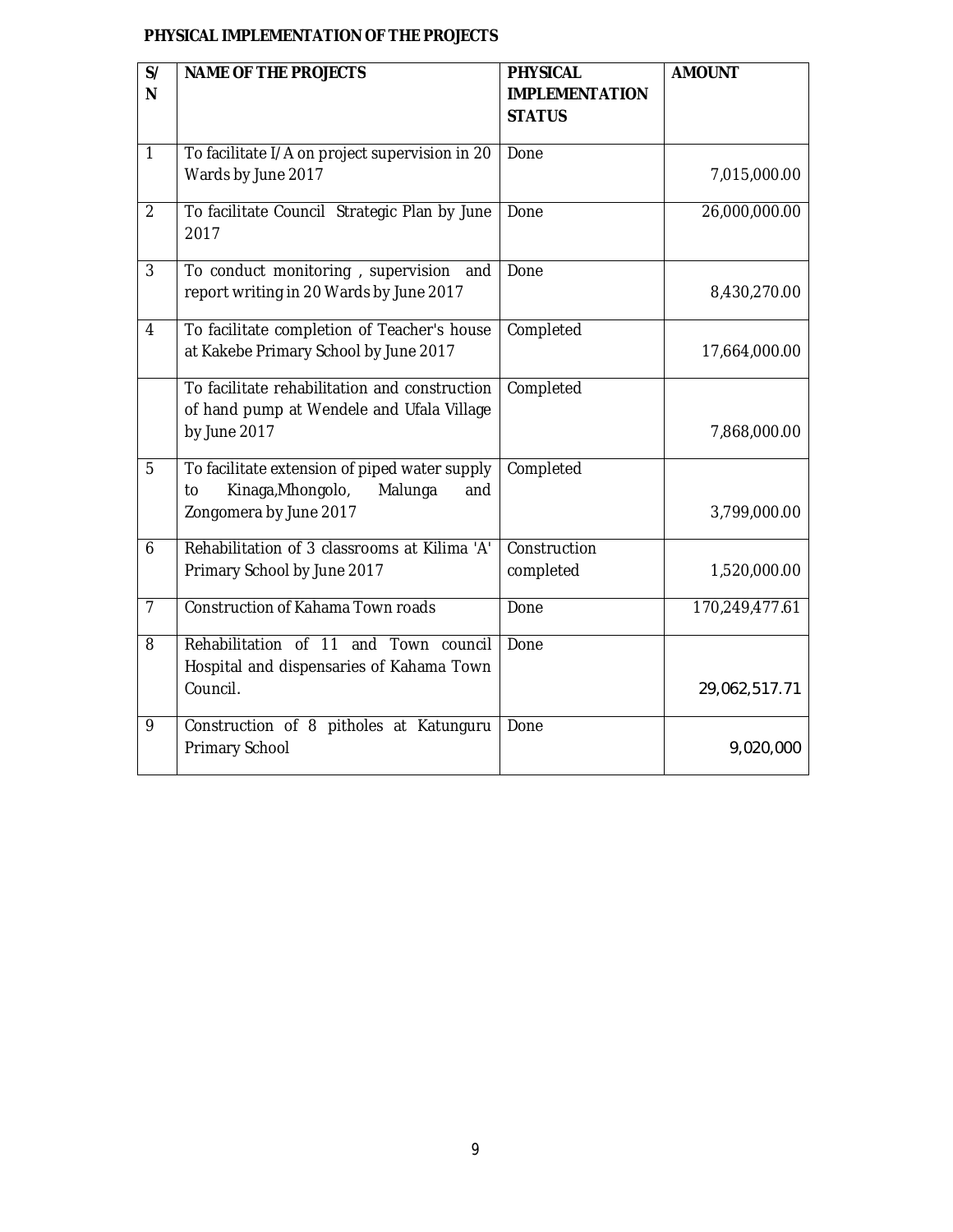#### **2.2. Mid- Year Review of FY 2017/2018**

#### **2.2.1 Annual Approved Revenue v/s Actual in December 2017/2018**

For the financial year 2017/2018 Kahama Town Council was estimated to collect from Own source Tshs 8,652,942,000.00. In the mid-year (By February 2018) the Council revived to collect Tshs 3,885,660,915.23 equivalent to 13% of the total annual collection estimate. However, Kahama Town Council budgeted to Receive Tshs 31,199,232,719 as the Government Grants. Until February 2018 we received a total of Tshs. 11,183,813,587.36 equivalent to 34.85% of the total annual budget

| Source of fund     | <b>Budget</b>     | Actual            | Percentage |
|--------------------|-------------------|-------------------|------------|
|                    |                   | (February 2018)   |            |
| Council-Own source | 8,652,942,000.00  | 3,885,660,915.23  | 27%        |
| Grants             | 31,199,232,719.00 | 11,183,813,587.36 | 35 %       |
| <b>TOTAL</b>       | 40,917,924,333.06 | 13,507,425,788.5  | 33%        |

#### **2:2:2 Annual Approved Expenditure v/s Mid Year Actual (December** *2017***)**

For the financial year 2017/2018 Kahama Town Council budgeted to spend a total of Tshs. **31,199,232,719.00** from grants for PE, Other charges and Development. **8,652,942,000.00** from the Council own revenue. By December 2017 (Mid- Year) the actual expenditure was **Tshs. 11,183,813,587.36** equivalent to 34.85 **%** in which Tshs **492,838,220.00** for OC, Tshs **863,409,128.78** for development activities. Tshs **9,827,566,238.58** was spent for PE.

From the Council Own source, the total expenditure was Tshs **2,323,612,201.14**

in which Tshs. **1,059,758,475.29** spent into recurrent activities, and Tshs. **1,263,853,725.85** was directed to the development activities.

| Source of fund          | <b>Budget</b>     | Actual            | Percentage |
|-------------------------|-------------------|-------------------|------------|
| Town Council-Own source | 8,652,942,000.00  | 3,885,660,915.23  | 27%        |
| Grants                  | 31,199,232,719.00 | 11,183,813,587.36 | 35 %       |
| TOTAL                   | 40,917,924,333.06 | 13,507,425,788.5  | $33\%$     |

Summary

at of Development projects implemented by own source 2017/2018

- 1. Construction of roads 20 wards within Kahama Town councils
- 2. Construction of 16 pit hole at Kahama B and Nyahanga A primary school
- 3. Rehabilitation of Headquarter Office
- 4. Provision of Loan to youth's and women
- 5. To facilitate completion of Teacher's house at Kakebe Primary School by June 2017
- 6. Construction of 8 pitholes at Katunguru Primary School
- 7. To facilitate rehabilitation and construction of hand pump at Wendele and Ufala Village by June 2017
- 8. To facilitate extension of piped water supply to Kinaga,Mhongolo, Malunga and Zongomera by June 2017
- 9. Rahabilitation of 3 classroms at Kilima 'A' Primary School by June 2017
- 10. Rehabilitation of 11 and Town council Hospital and dispensaries of Kahama Town Council.
- 11. Construction of 8 pitholes at Katunguru Primary School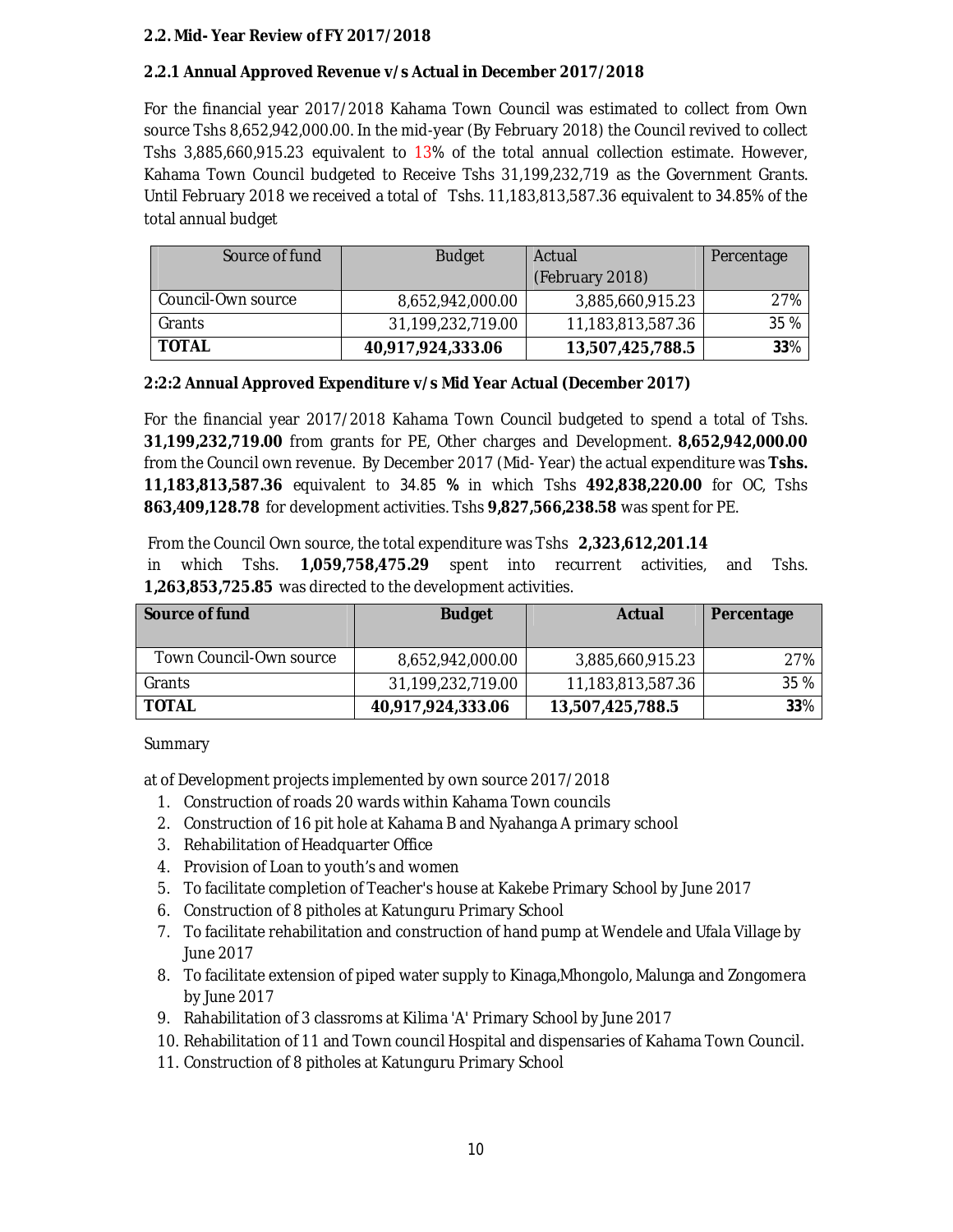| S/N            | <b>MTEF Targets</b>                                                                                             | Main Achievements                                                                    | Percent        |
|----------------|-----------------------------------------------------------------------------------------------------------------|--------------------------------------------------------------------------------------|----------------|
| $\mathbf{1}$   | Awareness of Anti-Corruption practices<br>(petty and Grand corruption) in 20 Wards<br>strengthened by June 2021 | Number<br>corruption<br>Οf<br>cases<br>reported and attended                         | 85             |
| $\overline{2}$ | Welfare and Working environment to 2282<br>Staff improved by June, 2021                                         | Number of staff facilitated with<br>welfare<br>good<br>working<br>and<br>environment | 80             |
| 3              | Ensure Good Working Environment of HQ,<br>Wards, Mtaa and Village by June, 2021                                 | Staff involvement, mobilize fund,<br>provide staff welfare                           | 80             |
| $\overline{4}$ | 's revenue collection for Kahama Town<br>increased from 83% to 90% by June 2021                                 | Percentage of revenue collected                                                      | $\overline{7}$ |
| 5              | 's unqualified audit reports acquired by<br>June 2021                                                           | Unqualified audit report in place                                                    | 87             |
| 6              | Trading laws and by-laws enforced to 6100<br>businessmen by June 2021                                           | Number of businessmen facilitated                                                    | 65             |
| 8              | HIV/AIDS Awareness at work place<br>strengthens in Kahama Town by June 2021                                     | Reduction in new infection.                                                          | 81             |
| 12             | Illiterate rate reduced from 46% to 10% by<br>2021                                                              | Percentage reduction of illiteracy                                                   | 36             |
| 13             | Teaching and Learning Environment to 20<br>centres of Disable pupils increased from<br>10% to 50% by June 2021  | Percentage increase in teaching and<br>learning facilities                           | 40             |
| 14             | Teaching and Learning Environment to 72<br>schools improved from 34 % to 60 % by<br>June 2020/2021              | Percentage improvement                                                               | 26             |
| 15             | Monitoring, Supervision and Evaluation in<br>92 School strengthened by June 2021                                | increase of school academic<br>performance                                           | 92             |
| 16             | Monitoring, supervision and Evaluation in<br>91 schools strengthened by June 2020/2                             | Performance improved.                                                                | 91             |
| 17             | Academic and Professional competence to<br>1157 teachers improved by June<br>2020/2021                          | Number of teachers capacitated                                                       | 90             |
| 18             | Academic performance raised from 68.3%<br>to 90 % by June 2020/2021                                             | Percentage raised in performance                                                     | 21.7           |
| 19             | School enrolment rate raised from 90% to<br>100% by June 2020/2021                                              | Percentage increase in enrolment                                                     | 10             |

### **2.2.3 Summary of Planned Targets Vs. Main Achievements – 2017/2018**